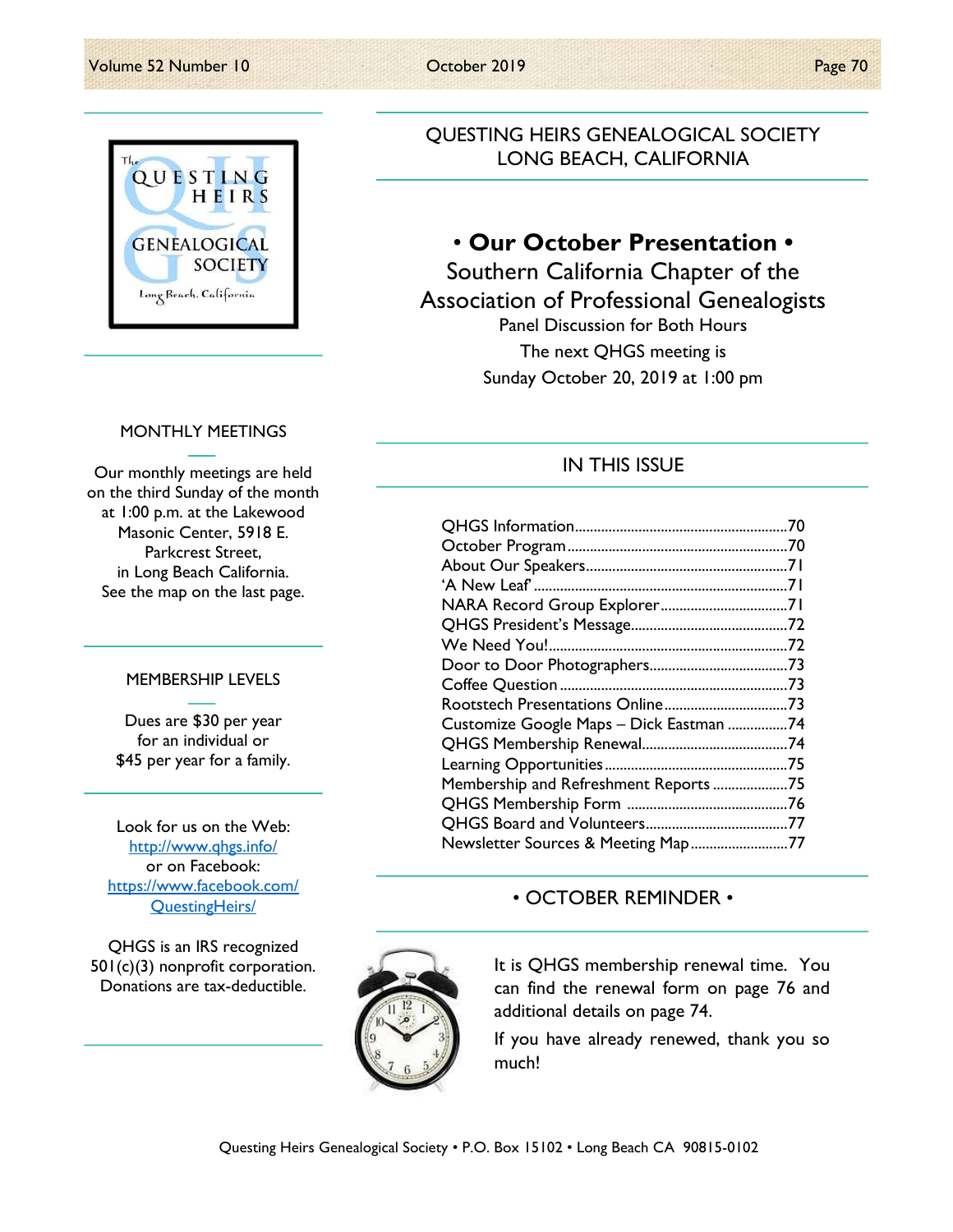## • Our October Presenters • Association of Professional Genealogists Southern California Chapter

We are excited to have the opportunity to host four professional genealogists at our next meeting. If you have attended a panel discussion before at a genealogy conference, you know how valuable these can be. You don't have to have a degree or initials after your name to be a researcher for others. Get ready to take some notes!

Our October meeting will feature an ask-a-professional panel discussion with guests from the Southern California Chapter of the Association of Professional Genealogists (SSCAPG). After brief introductions, the panelists will take audience questions related to professional genealogy. Topics might include such things as preparing to become a professional genealogist, running a successful genealogy business, and/or hiring and working with professional genealogists. Bring your questions and join us for an informative and enjoyable afternoon.

The panelists are:

Kimberlie Guerrieri, MA is a professional genealogist, author, and educator. As the founder of The Ancestry Agency, she spends her days helping people discover their family histories and solve some pretty cool mysteries. She recently appeared on "We'll Meet Again" with Ann Curry on PBS.

**Jean Wilcox Hibben**, PhD, MA is a genealogical speaker, musician, and folklorist. She taught speech communication before leaving academia to pursue two passions: folklore and family history. Jean has held board positions with the Genealogical Speakers Guild, the Association of Professional Genealogists, and the International Society of Family History Writers and Editors. She is the current president of SCCAPG.

Christina "Tina" McKillip has been doing family research for 30 years and adoption research in California for 25 years. Tina doesn't have a certification in genealogy research but relies on genealogy meetings, seminars and webinars to educate herself. Tina has her own business of viewing and extracting vital records in Los Angeles County for various clients. Tina is a new member of APG and SCCAPG and currently the President of Questing Heirs Genealogical Society.

**Cyndy Richardson** – A bio was not available at time of publication.

## 'A New Leaf', A new Television Series by Ancestry

A new TV docuseries is starting on NBC called 'A New Leaf' on October 55h. It will be hosted by Daisy Fuentes and will highlight everyday people. Each week they will follow people using family history, sometimes AncestryDNA and genealogy to help families learn more about their ancestors and family history. To read the complete blog see: https://blogs.ancestry.com/ancestry/2019/09/24/a-new-leaf-a-new-television-series-byancestry-to-debut-on-nbc-this-fall/

## National Archives Record Group Explorer

The National Archives just announced a new tool called 'Record Group Explorer' to help users navigate their records. Records held by NARA are organized into numbered groups made up of a major government entity, such as a bureau or independent agency. Some examples include: RB319 Army Staff, RG241 Patent & Trademark Office and RG36 U.S. Customs Service. It will be updated monthly so there could be additions each month. For more information see: https://www.archives.gov/findingaid/explorer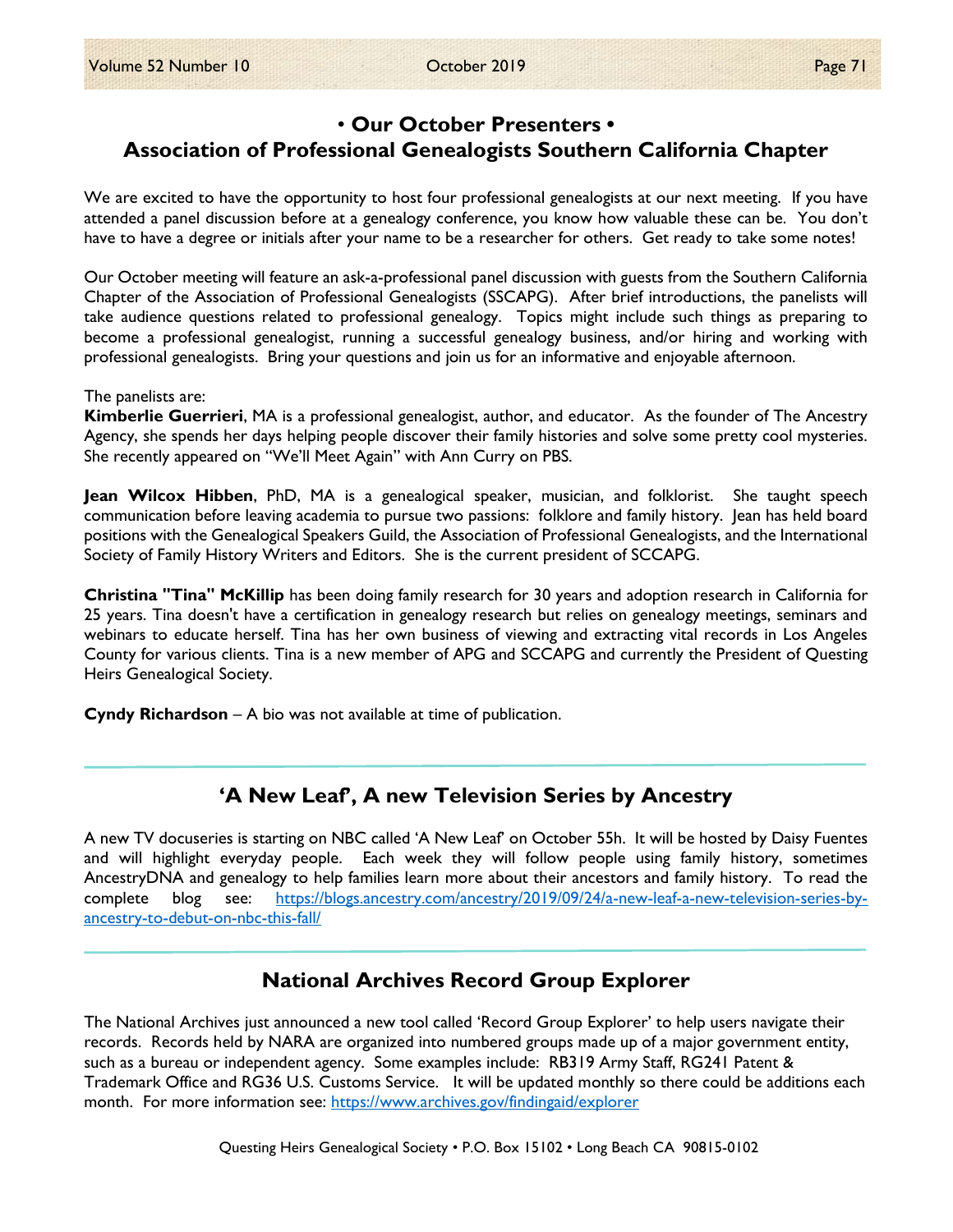# •QHGS President's Message •

Hope you enjoyed our September speaker, Sara Cochran, as she gave us a lot of information on preserving our documents and photos. Hopefully you are using the materials that were handed out. These were paid for with our speaker funds. If you would like to make a donation towards the cost, you can put it in our donation can at the next meeting.

#### Thank yous:

Laurie Angel - for keeping our Facebook page up to date with information on our meetings and speakers. She also posts other items of genealogical interest. If you are on Facebook, check us out.

Sandy Hollandsworth - for keeping the refreshment signup list up to date and following up with reminder phone calls.

John McCoy - for being there each month to set up equipment for our speakers.

We appreciate all of you!

Don't forget to send in your membership dues or bring to our October meeting.

If you have any questions, concerns, ideas or suggestions, please let me know. You can find my contact information in the member directory or contact me at: questingheirs@gmail.com

Christina "Tina" McKillip



• We Need You! •

The position of QHGS First Vice President is open and we need you! Terry Hamilton is our current First Vice President but her term ends in December 2019. Over the last two years, Terry has done a fabulous job putting together speakers and programs for our monthly QHGS meetings. Would you be interested in setting up the genealogy presentations and speakers at our monthly meetings?

We have a great group of volunteers at the Questing Heirs Genealogical Society and we would love for you to join our team. Terry will help the new VP transition to their new duties.

Please let our nominating chair, Sandy McDonald, know as soon as possible if you are interested in this position by sending an email message to her at questingheirs@gmail.com.

## QUESTING HEIRS GENEALOGY SOCIETY

## ELECTION OF OFFICERS FOR 2020

October: Nominations November: Election December: Installation of Officer

Questing Heirs Genealogical Society • P.O. Box 15102 • Long Beach CA 90815-0102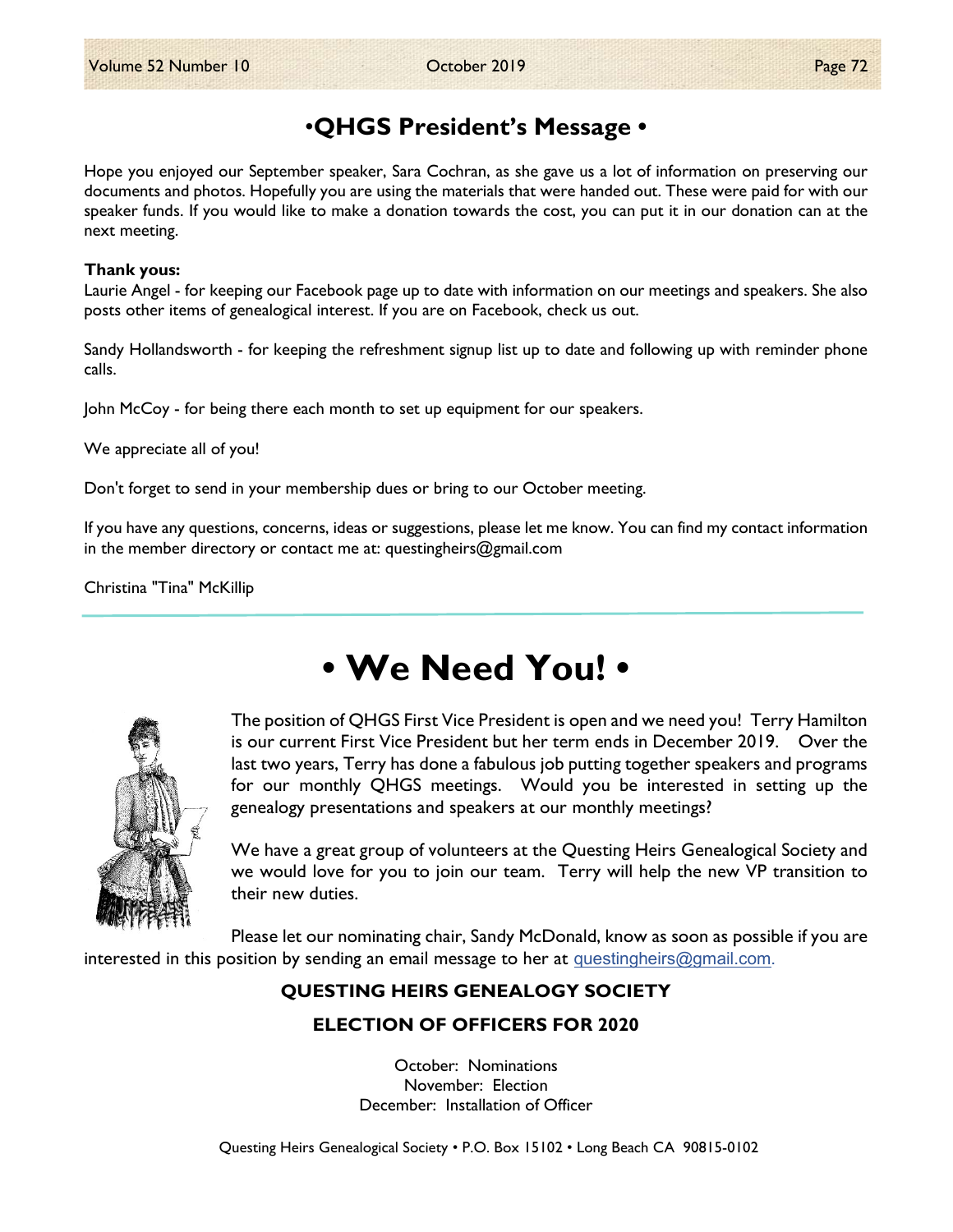

# Do you Remember Door to Door Photographers?

When my parents were growing up, it was common for photographers to walk down the street and take photos of children on ponies. They often carried with them a collection of props so that the children could dress in western costumes. Then they would sell these photos to the parents. The photo on the right of my Mother was taken in the 1930s. The photo on the left is of Quentin Roosevelt taken in 1902 in front of the White House.



In the 1950s and 1960s, the Foremost Dairy truck would go from street to street in parts of Southern California once a year taking photographs. They offered a calendar with the dairy's advertisement and the child's photo printed on it to participants. They also offered prints for purchase. Do you have either of these types of photos in your collection?

# • Cup of Coffee Question •

Quentin Roosevelt was born in 1897 to President Theodore Roosevelt and his wife Edith. The couple had five children together: Theodore, Kermit, Ethel, Archibald and Quentin. Use your research skills to find out what year Quentin died. A winning entry will be picked from the correct answers at the next meeting. Win a \$10 gift card for courtesy of Janice Miller.



\_\_\_\_\_ 1918 \_\_\_\_\_ 1919 \_\_\_\_\_ 1948

# • Rootstech Presentations Online •

Did you know that Rootstech.org has videos of the sessions and presentations online? In fact, they have presentations going back to the 2015 conference. These are all free and all you need to do is go to the video archive web page of https://www.rootstech.org/video-archive to see them.

There are over forty (40) sessions from the 2019 Rootstech conference posted online. A sample of some of the presentations from this year's conference are:

- $\checkmark$  'What's New on FamilySearch' with Ron Tanner
- $\checkmark$  'Essential Considerations for DNA Evidence' with Blaine Bettinger
- 'What You Don't Know About Ancestry' with Crista Cowan
- $\checkmark$  'The Research Road Map. Your Path to Success' with Amy Johnson Crow
- $\checkmark$  'Perilous Assumptions: Revisiting Those First Finds' with Kris Rzepczynski
- $\checkmark$  'Connecting Your DNA Matches' with Diahan Southard
- $\checkmark$  'The Silent Language of the Stones. Reading Gravestones through Symbols and Carvings' with Joy **Neighbors**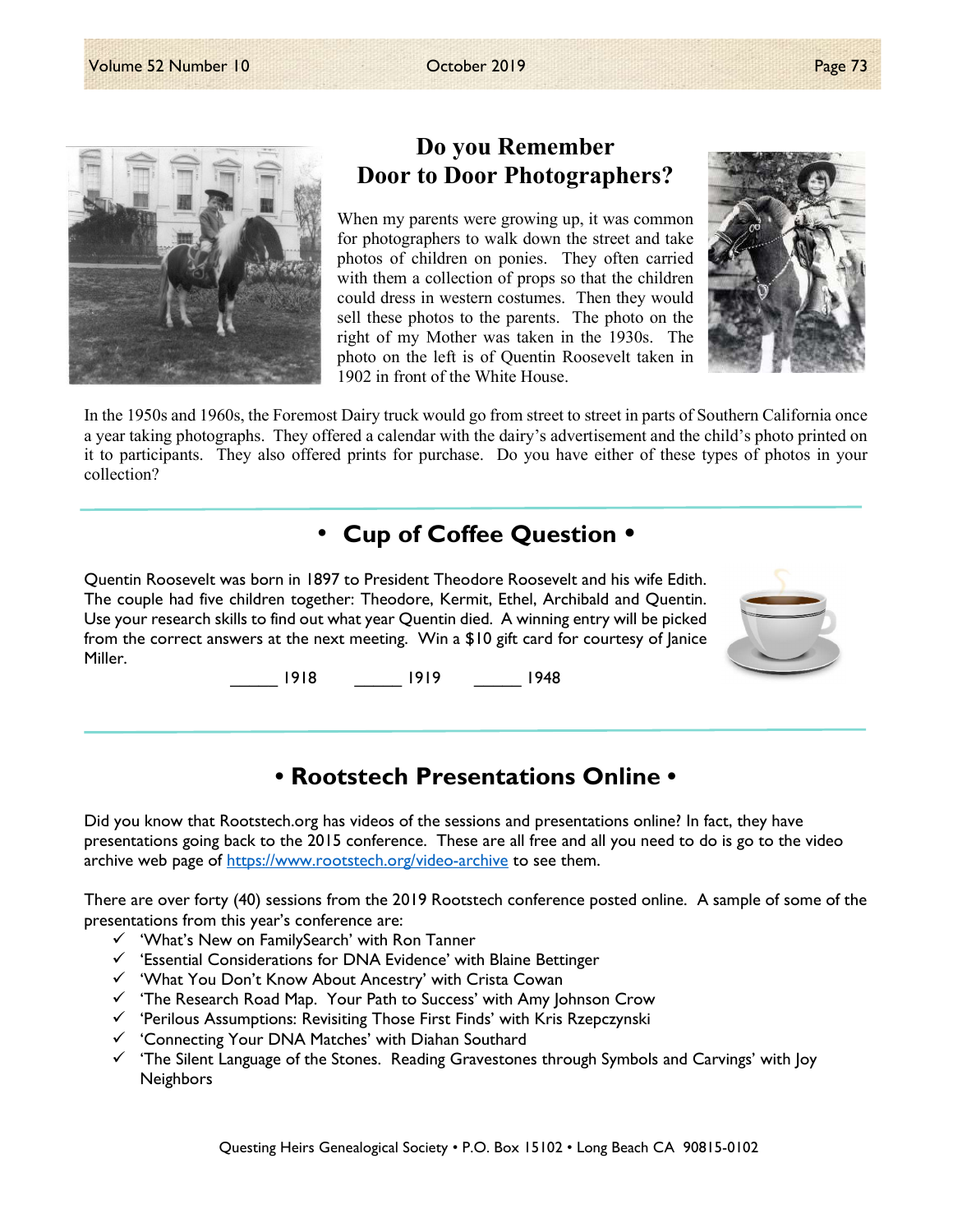## • How to Create and Customize Google Maps •

by Dick Eastman posted on September 12, 2019

Printed with permission from 'Eastman's Online Genealogy Newsletter' at http://www.eogn.com

Want to make a map of great-great-grandparents' homestead? How about a map showing a family's migration over the centuries? Google Maps is a natural for such uses except that most people don't know how to create custom maps using Google's mapping service. However, now there is an online tool that simplifies the process.

Snazzymaps is a tool that aims to make it easier for anyone to customize Google Map. It has a nice and friendly user interface. You can build the map with just a couple of selections from the select box and you don't even have to write code. There are many options for you to control the look of the map. You may also insert your custom marker icon and places. Perhaps the best part is it provides plenty pre-built map styles for you.



Snazzymaps doesn't require any software installation; just open a web browser, go to https://snazzymaps.com/ and start using it. Since it is a web-based application, Snazzymaps works equally well on Windows, Macintosh, Chromebooks, Linux, iPad, Android tablets, and most any other kind of modern computer. It should even work on your "smartphone" although I suspect the small screen size of phones won't be practical for creating maps. You probably want at least a tablet computer or larger screen

You can find Snazzymaps at https://snazzymaps.com/ while an introductory, "how to get started with Snazzymaps" article may be found at: https://www.hongkiat.com/blog/create-map-with-googlemapbuilder/.



# • It is QHGS membership renewal time! •

The Questing Heirs Genealogical Society membership year runs from September 1st through August 31th. Your dues help fund speakers and other activities throughout the year. Please complete the form on page 76 and return it at the next meeting to Cynthia Day-Elliott or to the address at the bottom of the newsletter page.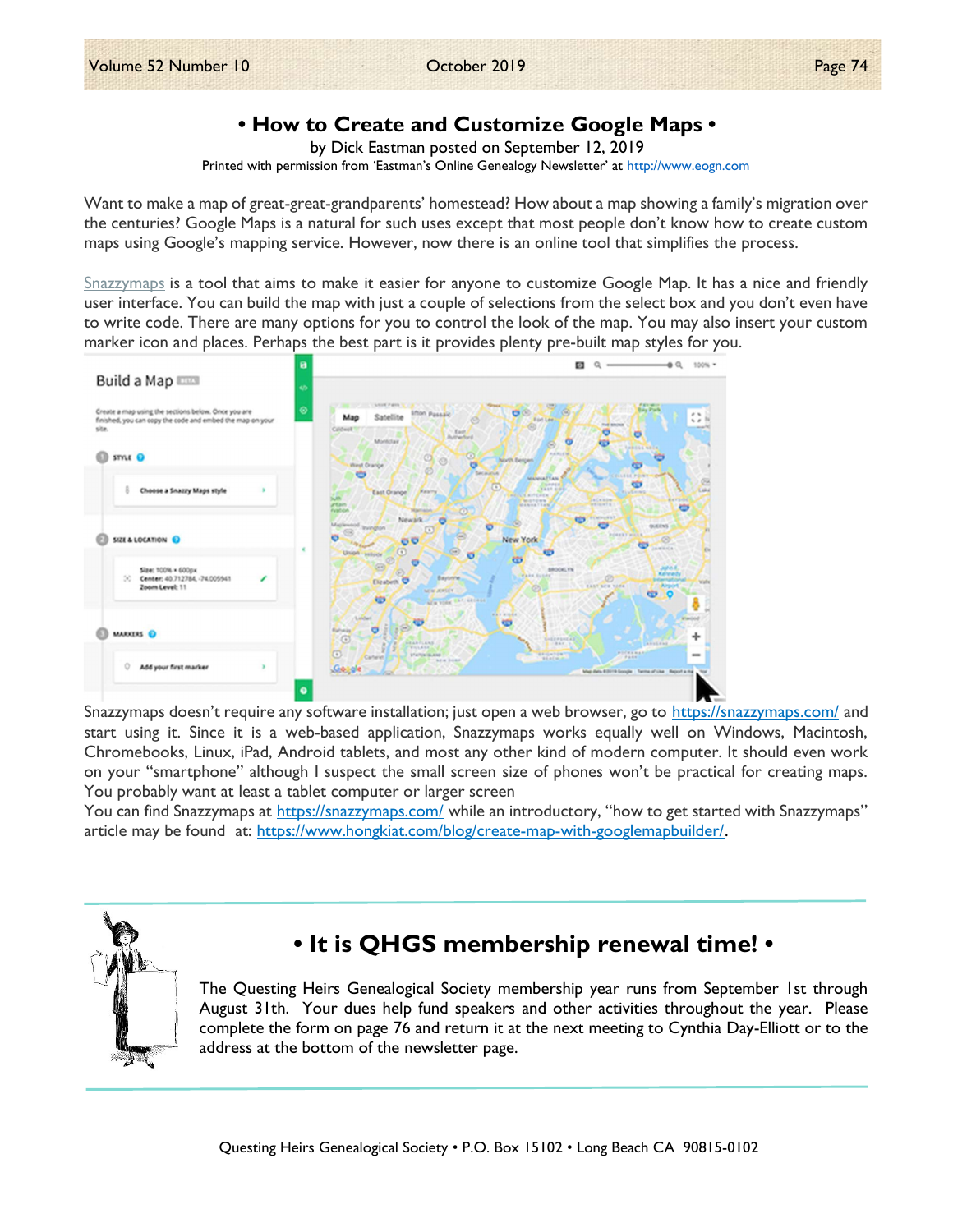# • Learning Opportunities •

#### Family Tree Webinars

October 9 – '50 Records that Document Female Ancestors' by Gena Philibert-Ortega October 30 – 'Seven Steps to Manage Digital Files' by Denis May Levenick November 6 – 'Understanding Ethnicity Estimates' by Mary Eberle For more information: https://familytreewebinars.com/upcoming-webinars.php

## Southern California Genealogical Society Webinars

October 16 – 'Faith of Our Fathers: United States Church Records' by Peggy Clemens Lauritzen November 2 – 'Mastering the Library and Archives Canada Website' by Kathryn Lake Hogan For more information: http://www.scgsgenealogy.com/webinar/jes-index.html

## Conferences and Events

- $\checkmark$  Orange County FamilySearch Library 'Family History Expo' on Saturday, October 12, 2019. Some of the speakers include: Doug Ayer, Jean Hibben, Janis Chandler, Linda Serna, Vera Broyles, Marilyn Pope, Hellen Woods, Don Garcia, Hal Horrocks, Richard Hartman, Letty Rodella and Kristi Sexton. For more information, see: http://www.ocfamilyhistory.org/Website/fhd20182.html
- $\checkmark$  South Orange County California Genealogical Society: Four presentations by Dr. Fritz Juengling on Saturday, October 19, 2019. For more information see: http://www.soccgs.info/2019-Seminar-Flyer.pdf
- VCGS: Annual Seminar with John Phillip Colletta, PhD on October 19 at Camarillo Public Library. For more details see: https://venturacogensoc.org/eventListings.php?nm=349&page=1&nr=50&ec=4&tf=12
- Orange County California Genealogical Society: Save the date, Saturday, March 7, 2020 for 'A Day with Paul Woodbury'. Details will be available in December 2019 at www.occgs.com
- $\checkmark$  Orange County Jewish Genealogical Society: Steve Morse One Step Pages. This is a great opportunity to hear Steve Morse speak on October 27th at Temple Beth Shalom in Santa Ana. Five dollars (\$5) for QHGS members and \$10 for the general public. Check back on the OCJGS website for more details at www.ocjgs.org
- $\checkmark$  RootsTech 2020 in Salt Lake City runs February 26 to February 29. Conference registration and hotel reservations have already begun. For more information see https://www.rootstech.org/salt-lake

## Blogs to Read

- $\checkmark$  'How German Address Books at Ancestry.com are Helping Bust Brick Walls' at https://lisalouisecooke.com/2019/09/09/german-address-books-ancestry/
- $\checkmark$  'When There's a Surprise in DNA Results' at https://www.amyjohnsoncrow.com/when-theres-asurprise-in-dna-results/
- 'Writing Your Family History' at https://www.thearmchairgenealogist.com/p/ultimate-guide-to-writingfamily.html

#### MEMBERSHIP REPORT by Cynthia Day-Elliott

At the August meeting there were 26 members and 4 visitors in attendance.

#### REFRESHMENT REPORT by Sandy Hollandsworth

Snacks for October meeting: Terry Hamilton, Diana Transue, Lauren Oliver, Sandy McDonald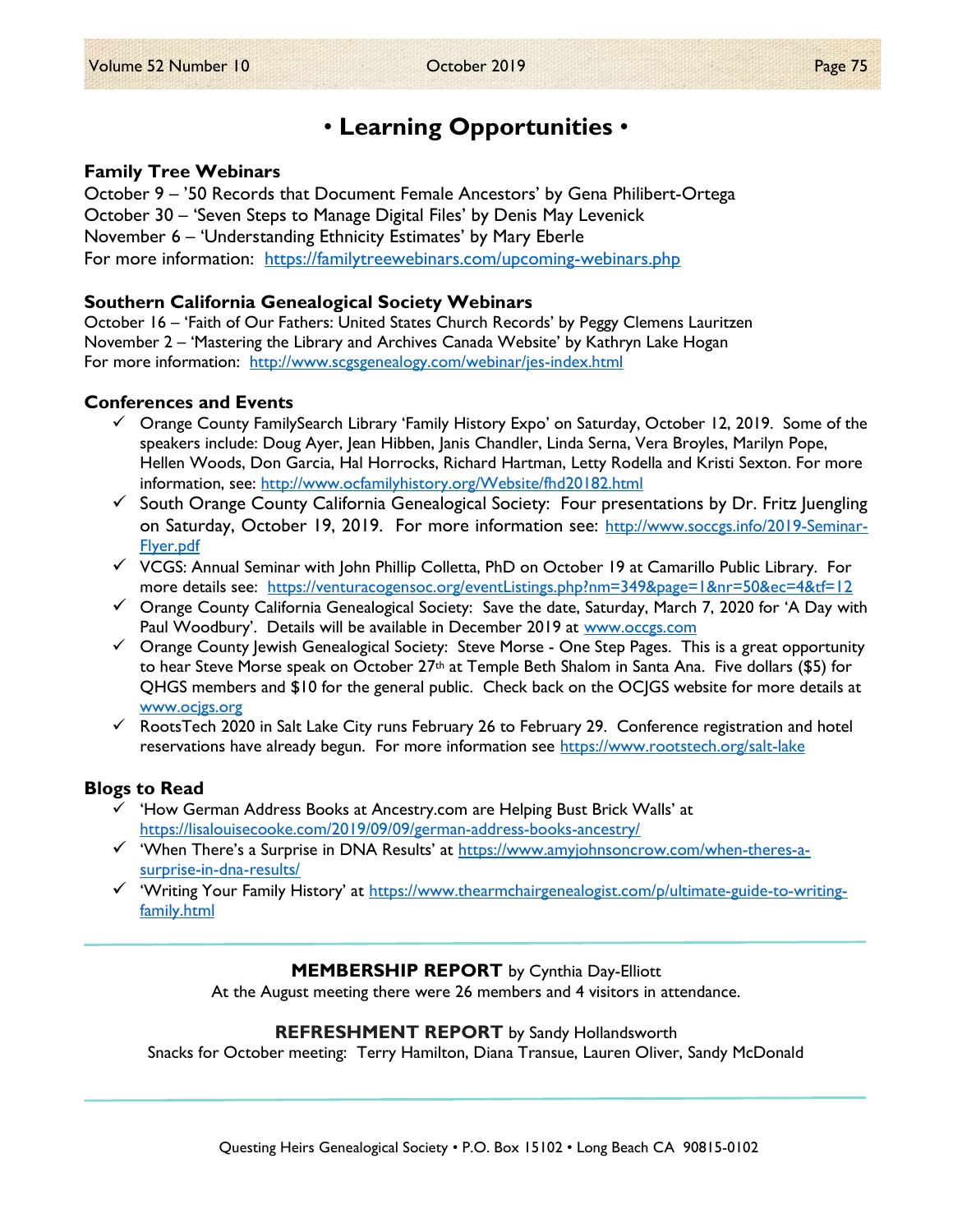# QUESTING HEIRS GENEALOGICAL SOCIETY MEMbER AppLICATION OR RENEwAL

 $I$  am a  $\Box$  New member Current member renewing

| Name                  |                   |                               |
|-----------------------|-------------------|-------------------------------|
|                       | Spouse's Name     |                               |
|                       |                   |                               |
|                       |                   |                               |
|                       |                   | $Zip+4$                       |
| Phone (               |                   |                               |
| <b>E-Mail Address</b> |                   |                               |
| Member Type:          | Individual (\$30) | $\frac{1}{2}$                 |
|                       | Family (\$45)     | $\frac{1}{\sqrt{2}}$          |
|                       | Donation          | \$<br><u> 1989 - Jan Sara</u> |
|                       | <b>Total Paid</b> | $\sim$                        |

The membership year runs from September 1st through August 31st.

Please take a few minutes to list/update your surname research and location preferences so our Program Chairman can engage speakers who will interest you.

 \_\_\_\_\_\_\_\_\_\_\_\_\_\_\_\_\_\_\_\_\_\_\_\_\_\_\_\_\_\_\_\_\_\_\_\_\_\_\_\_\_\_\_\_\_\_\_\_\_\_\_\_\_\_\_\_\_\_\_\_\_\_\_\_\_\_\_\_\_\_\_\_\_\_\_ \_\_\_\_\_\_\_\_\_\_\_\_\_\_\_\_\_\_\_\_\_\_\_\_\_\_\_\_\_\_\_\_\_\_\_\_\_\_\_\_\_\_\_\_\_\_\_\_\_\_\_\_\_\_\_\_\_\_\_\_\_\_\_\_\_\_\_\_\_\_\_\_\_\_\_ \_\_\_\_\_\_\_\_\_\_\_\_\_\_\_\_\_\_\_\_\_\_\_\_\_\_\_\_\_\_\_\_\_\_\_\_\_\_\_\_\_\_\_\_\_\_\_\_\_\_\_\_\_\_\_\_\_\_\_\_\_\_\_\_\_\_\_\_\_\_\_\_\_\_\_ \_\_\_\_\_\_\_\_\_\_\_\_\_\_\_\_\_\_\_\_\_\_\_\_\_\_\_\_\_\_\_\_\_\_\_\_\_\_\_\_\_\_\_\_\_\_\_\_\_\_\_\_\_\_\_\_\_\_\_\_\_\_\_\_\_\_\_\_\_\_\_\_\_\_\_

 \_\_\_\_\_\_\_\_\_\_\_\_\_\_\_\_\_\_\_\_\_\_\_\_\_\_\_\_\_\_\_\_\_\_\_\_\_\_\_\_\_\_\_\_\_\_\_\_\_\_\_\_\_\_\_\_\_\_\_\_\_\_\_\_\_\_\_\_\_\_\_\_\_\_\_ \_\_\_\_\_\_\_\_\_\_\_\_\_\_\_\_\_\_\_\_\_\_\_\_\_\_\_\_\_\_\_\_\_\_\_\_\_\_\_\_\_\_\_\_\_\_\_\_\_\_\_\_\_\_\_\_\_\_\_\_\_\_\_\_\_\_\_\_\_\_\_\_\_\_\_ \_\_\_\_\_\_\_\_\_\_\_\_\_\_\_\_\_\_\_\_\_\_\_\_\_\_\_\_\_\_\_\_\_\_\_\_\_\_\_\_\_\_\_\_\_\_\_\_\_\_\_\_\_\_\_\_\_\_\_\_\_\_\_\_\_\_\_\_\_\_\_\_\_\_\_ \_\_\_\_\_\_\_\_\_\_\_\_\_\_\_\_\_\_\_\_\_\_\_\_\_\_\_\_\_\_\_\_\_\_\_\_\_\_\_\_\_\_\_\_\_\_\_\_\_\_\_\_\_\_\_\_\_\_\_\_\_\_\_\_\_\_\_\_\_\_\_\_\_\_\_

Also, the information will be printed in the directory.

Surnames you are researching:

Areas of your research (countries/states/counties):

Questing Heirs Genealogical Society • P.O. Box 15102 • Long Beach CA 90815-0102